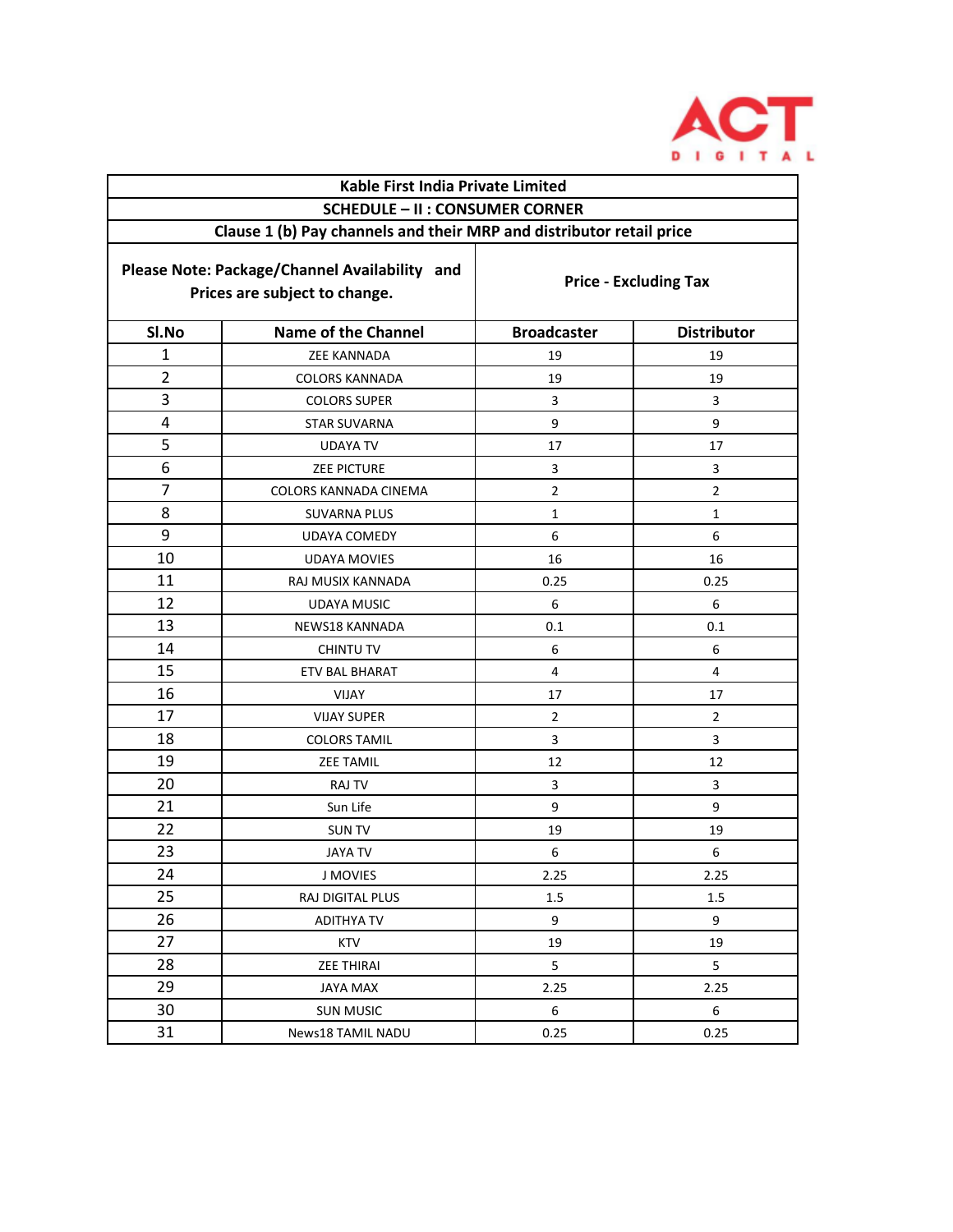

| Sl.No | <b>Name of the Channel</b> | <b>Broadcaster</b> | <b>Distributor</b> |
|-------|----------------------------|--------------------|--------------------|
| 32    | <b>JAYA PLUS</b>           | 0.5                | 0.5                |
| 33    | <b>SUN NEWS</b>            | $\mathbf{1}$       | $\mathbf{1}$       |
| 34    | <b>DISCOVERY TAMIL</b>     | $\overline{4}$     | $\overline{4}$     |
| 35    | TRAVELXP TAMIL             | 1.5                | 1.5                |
| 36    | <b>CHUTTI TV</b>           | $\boldsymbol{6}$   | 6                  |
| 37    | <b>MAA TV</b>              | 19                 | 19                 |
| 38    | ZEE TELUGU                 | 19                 | 19                 |
| 39    | Gemini Life                | 5                  | 5                  |
| 40    | <b>GEMINITV</b>            | 19                 | 19                 |
| 41    | <b>ETV ABHIRUCHI</b>       | $\overline{2}$     | $\overline{2}$     |
| 42    | <b>ETV LIFE</b>            | $\mathbf{1}$       | $\mathbf{1}$       |
| 43    | <b>ETV PLUS</b>            | $\boldsymbol{7}$   | $\overline{7}$     |
| 44    | ETV                        | 17                 | 17                 |
| 45    | ZEE CINEMALU               | 10                 | 10                 |
| 46    | MAA GOLD                   | $\sqrt{2}$         | $\overline{2}$     |
| 47    | <b>MAA MOVIES</b>          | 10                 | $10\,$             |
| 48    | <b>GEMINI COMEDY</b>       | $\overline{5}$     | 5                  |
| 49    | <b>GEMINI MOVIES</b>       | 17                 | 17                 |
| 50    | <b>ETV CINEMA</b>          | 6                  | $\,$ 6 $\,$        |
| 51    | <b>MAA MUSIC</b>           | $\mathbf 1$        | $\mathbf 1$        |
| 52    | <b>GEMINI MUSIC</b>        | $\sqrt{4}$         | $\overline{4}$     |
| 53    | ETV AP                     | $\mathbf{1}$       | $\mathbf 1$        |
| 54    | ETV TS                     | $\mathbf 1$        | $\mathbf 1$        |
| 55    | Kushi TV                   | $\sqrt{4}$         | $\overline{4}$     |
| 56    | <b>ASIANET</b>             | 19                 | 19                 |
| 57    | <b>ASIANET PLUS</b>        | 5                  | 5                  |
| 58    | <b>SURYA TV</b>            | 12                 | 12                 |
| 59    | ZEE KERALAM                | 0.1                | $0.1\,$            |
| 60    | <b>FLOWERS TV</b>          | 10                 | $10\,$             |
| 61    | <b>ASIANET MOVIES</b>      | 15                 | 15                 |
| 62    | Surya Comedy               | $\sqrt{4}$         | $\overline{4}$     |
| 63    | Surya Movies               | ${\bf 11}$         | $11\,$             |
| 64    | Surya Music                | $\overline{4}$     | $\overline{4}$     |
| 65    | News18 KERALA              | 0.25               | 0.25               |
| 66    | Kochu TV                   | 5                  | $5\phantom{.0}$    |
| 67    | <b>STAR PLUS</b>           | 19                 | 19                 |
| 68    | <b>STAR BHARAT</b>         | 10                 | $10\,$             |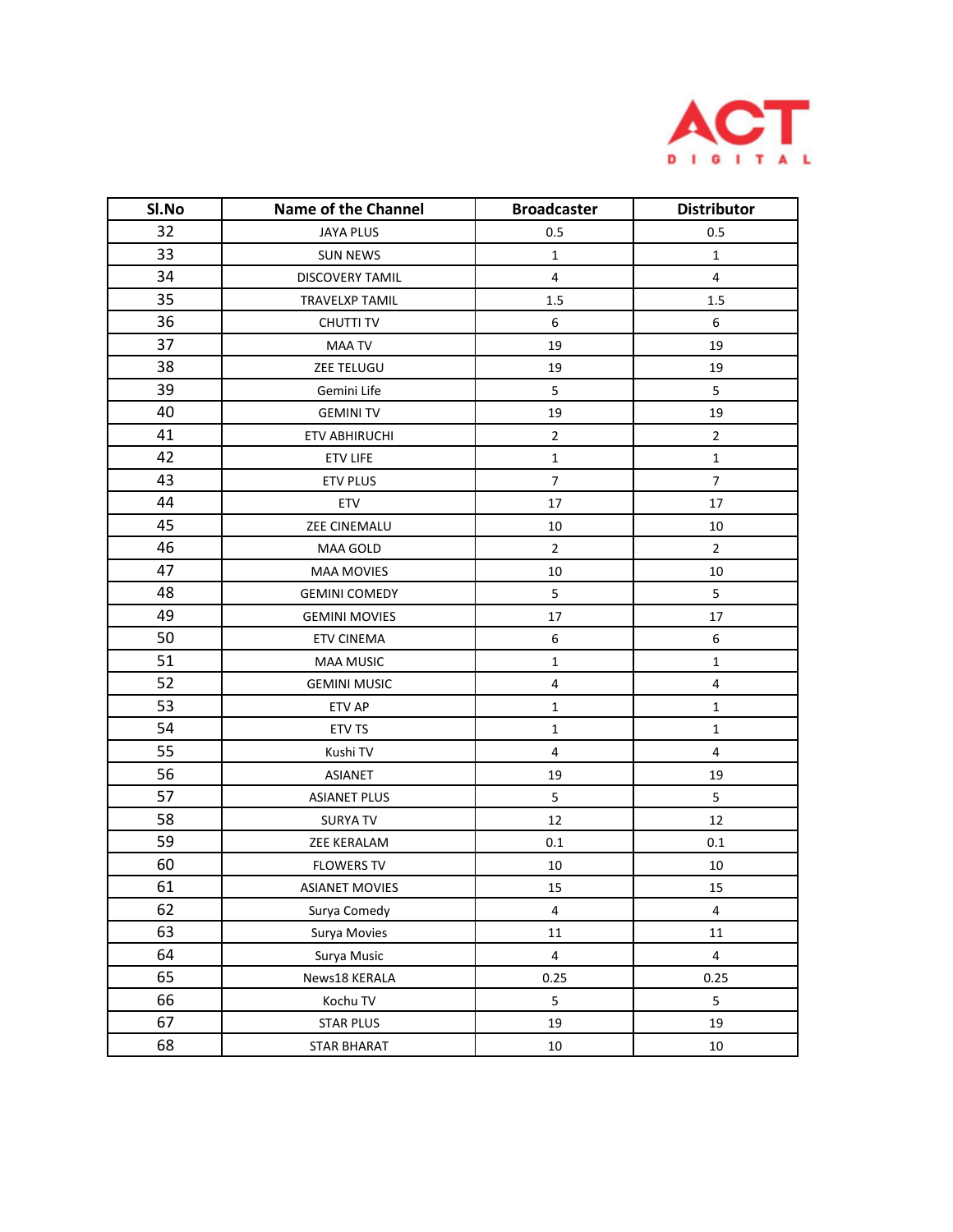

| Sl.No | <b>Name of the Channel</b> | <b>Broadcaster</b>       | <b>Distributor</b> |
|-------|----------------------------|--------------------------|--------------------|
| 69    | <b>STAR UTSAV</b>          | $\mathbf 1$              | $\mathbf{1}$       |
| 70    | ZEE TV                     | 19                       | 19                 |
| 71    | ID                         | $\mathbf 1$              | $\mathbf{1}$       |
| 72    | <b>BINDASS</b>             | 0.1                      | 0.1                |
| 73    | <b>ZOOM</b>                | 0.5                      | 0.5                |
| 74    | COLORS                     | 19                       | 19                 |
| 75    | RISHTEY                    | $\mathbf 1$              | 1                  |
| 76    | SONY                       | 19                       | 19                 |
| 77    | <b>SONY SAB</b>            | 19                       | 19                 |
| 78    | &TV                        | 12                       | 12                 |
| 79    | <b>BIG MAGIC</b>           | 0.1                      | 0.1                |
| 80    | <b>ZEE ANMOL</b>           | 0.1                      | 0.1                |
| 81    | <b>SONY PAL</b>            | $\mathbf 1$              | $\mathbf 1$        |
| 82    | <b>ZEE CINEMA</b>          | 15                       | 15                 |
| 83    | <b>STAR GOLD</b>           | 8                        | 8                  |
| 84    | STAR GOLD 2                | $\mathbf 1$              | $\mathbf 1$        |
| 85    | UTV ACTION                 | $\mathbf 2$              | $\overline{2}$     |
| 86    | UTV MOVIES                 | $\mathbf 2$              | $\overline{2}$     |
| 87    | <b>COLORS CINEPLEX</b>     | $\mathsf 3$              | 3                  |
| 88    | SONY MAX                   | 15                       | 15                 |
| 89    | SONY MAX 2                 | $\mathbf 1$              | $\mathbf 1$        |
| 90    | <b>SONY WAH</b>            | $\mathbf 1$              | $\mathbf 1$        |
| 91    | <b>&amp;PICTURES</b>       | $\boldsymbol{6}$         | 6                  |
| 92    | ZEE ACTION                 | $\mathbf 1$              | $\mathbf 1$        |
| 93    | ZEE ANMOL CINEMA           | 0.1                      | 0.1                |
| 94    | ZEE BOLLYWOOD              | $\mathbf 2$              | $\overline{2}$     |
| 95    | <b>STAR UTSAV MOVIES</b>   | $\mathbf 1$              | $\mathbf 1$        |
| 96    | STAR GOLD SELECT           | $\overline{\mathcal{I}}$ | $\boldsymbol{7}$   |
| 97    | ZEE CLASSIC                | 0.5                      | 0.5                |
| 98    | <b>MTV</b>                 | $\mathsf 3$              | 3                  |
| 99    | <b>MTV BEATS</b>           | 0.1                      | 0.1                |
| 100   | ZING                       | 0.1                      | 0.1                |
| 101   | <b>ZEE NEWS</b>            | 0.1                      | 0.1                |
| 102   | <b>NDTV INDIA</b>          | $\mathbf 1$              | $\mathbf 1$        |
| 103   | AAJ TAK                    | 0.75                     | 0.75               |
| 104   | <b>GOOD NEWS TODAY</b>     | 0.25                     | 0.25               |
| 105   | <b>CNBC AWAAZ</b>          | $\mathbf 1$              | $\mathbf 1$        |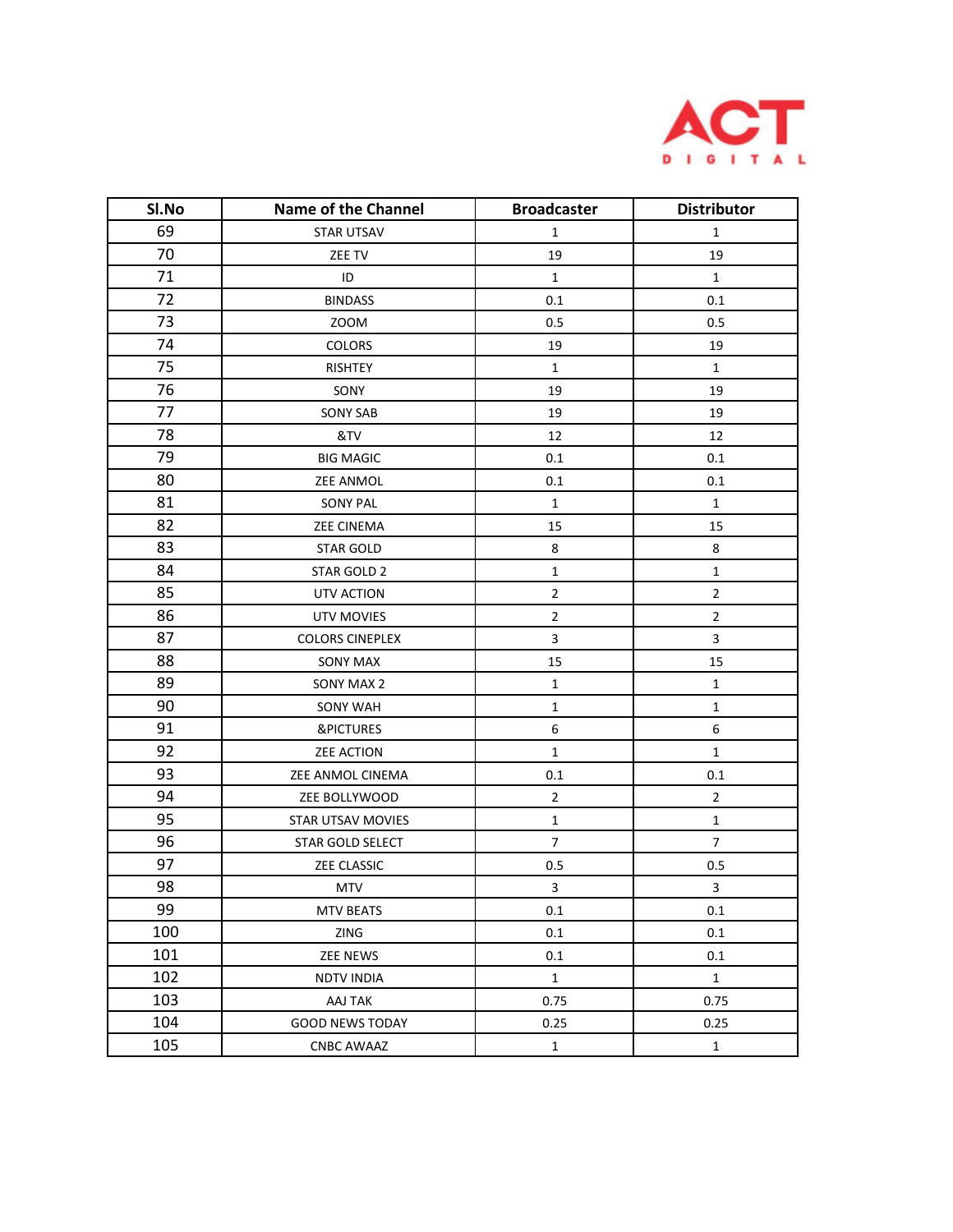

| Sl.No | <b>Name of the Channel</b>     | <b>Broadcaster</b> | <b>Distributor</b> |
|-------|--------------------------------|--------------------|--------------------|
| 106   | NEWS18 BIHAR JHARKHAND         | 0.25               | 0.25               |
| 107   | NEWS18 INDIA                   | 0.1                | 0.1                |
| 108   | News18 MP CHHATISGARH          | 0.25               | 0.25               |
| 109   | NEWS18 RAJASTHAN               | 0.25               | 0.25               |
| 110   | NEWS18 UP/UTTARANCHAL          | 0.25               | 0.25               |
| 111   | ZEE BIHAR JHARKHAND            | 0.1                | 0.1                |
| 112   | <b>ZEE BUSINESS</b>            | 0.1                | 0.1                |
| 113   | ZEE HINDUSTAN                  | 0.1                | 0.1                |
| 114   | ZEE MADHYA PRADESH CHATTISGARH | 0.1                | 0.1                |
| 115   | ZEE PUNJAB HARYANA HIMACHAL    | 0.1                | 0.1                |
| 116   | ZEE RAJASTHAN NEWS             | 0.1                | 0.1                |
| 117   | ZEE UTTAR PRADESH UTTARAKHAND  | 0.1                | 0.1                |
| 118   | ET NOW SWADWSH                 | $\mathbf{1}$       | 1                  |
| 119   | <b>DISCOVERY TURBO</b>         | $\mathbf{1}$       | 1                  |
| 120   | EPIC                           | $\overline{2}$     | $\overline{2}$     |
| 121   | <b>DISNEY CHANNEL</b>          | 8                  | 8                  |
| 122   | <b>HUNGAMA TV</b>              | 6                  | 6                  |
| 123   | Marvel HQ                      | 3                  | 3                  |
| 124   | <b>NICK</b>                    | 6                  | 6                  |
| 125   | SONIC                          | $\overline{2}$     | $\overline{2}$     |
| 126   | <b>CARTOON NETWORK</b>         | 4.25               | 4.25               |
| 127   | <b>POGO</b>                    | 4.25               | 4.25               |
| 128   | <b>COLORS INFINITY</b>         | 5                  | 5                  |
| 129   | <b>COMEDY CENTRAL</b>          | 5                  | 5                  |
| 130   | <b>STAR WORLD</b>              | 8                  | 8                  |
| 131   | ZEE CAFÉ                       | 15                 | 15                 |
| 132   | <b>MNX</b>                     | 6                  | 6                  |
| 133   | MOVIES NOW                     | 10                 | 10                 |
| 134   | <b>ROMEDY NOW</b>              | 6                  | 6                  |
| 135   | <b>STAR MOVIES</b>             | 12                 | 12                 |
| 136   | &FLIX                          | 15                 | 15                 |
| 137   | <b>SET PIX</b>                 | 10                 | 10                 |
| 138   | VH1                            | $\mathbf 1$        | $\mathbf{1}$       |
| 139   | <b>TIMES NOW</b>               | 3                  | 3                  |
| 140   | <b>MIRROR NOW</b>              | $\overline{2}$     | $\overline{2}$     |
| 141   | <b>INDIA TODAY</b>             | $\mathbf{1}$       | $\mathbf{1}$       |
| 142   | <b>BBC WORLD</b>               | $\mathbf{1}$       | $\mathbf{1}$       |
| 143   | CNBC TV18                      | 4                  | 4                  |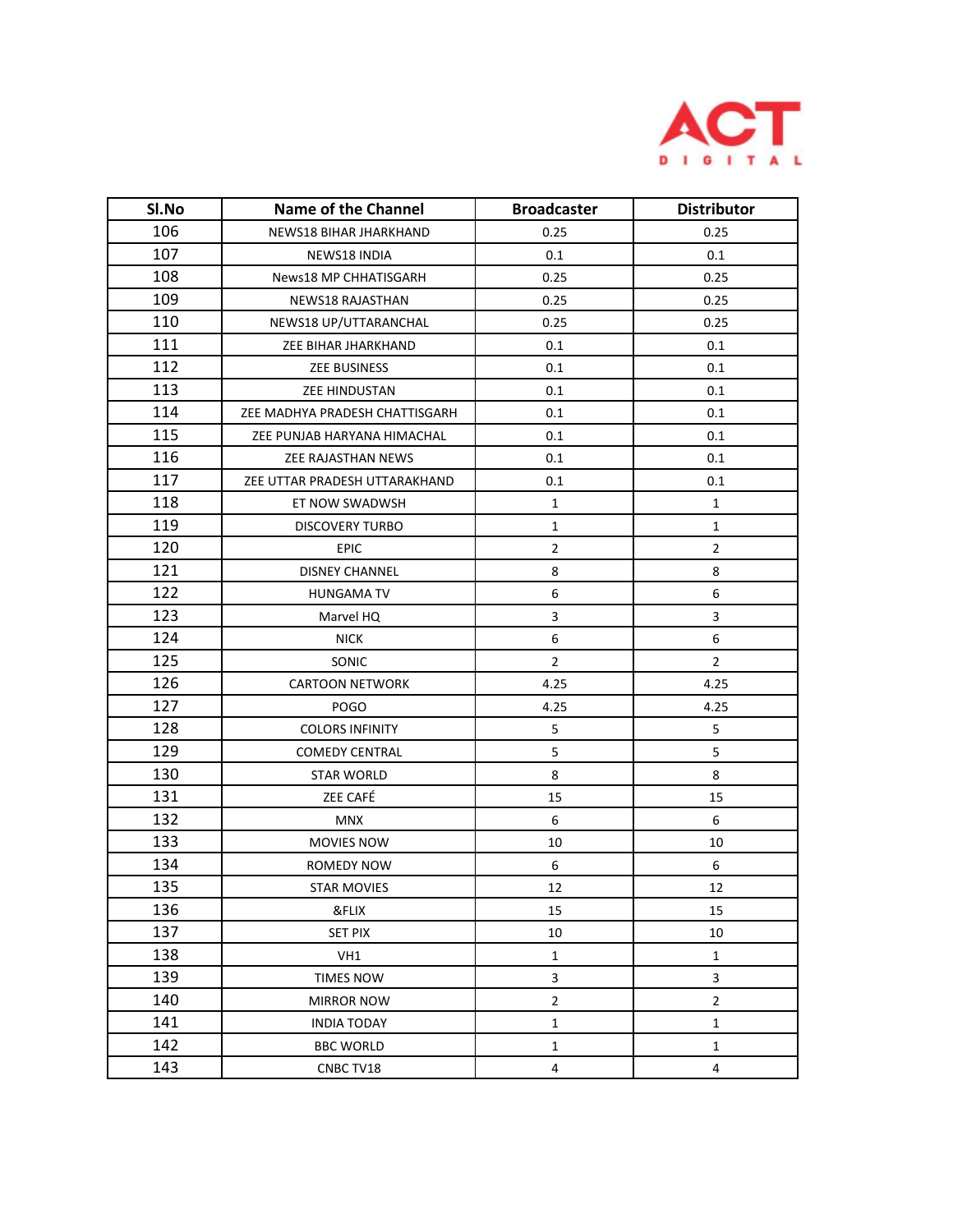

| SI.No | <b>Name of the Channel</b> | <b>Broadcaster</b>      | <b>Distributor</b> |
|-------|----------------------------|-------------------------|--------------------|
| 144   | CNN NEWS18                 | 0.5                     | 0.5                |
| 145   | <b>NDTV 24x7</b>           | $\mathbf{3}$            | 3                  |
| 146   | NDTV PROFIT/Prime          | $\mathbf{1}$            | $\mathbf{1}$       |
| 147   | CNN INTERNATIONAL          | 0.5                     | 0.5                |
| 148   | ET NOW                     | $\mathbf{3}$            | 3                  |
| 149   | <b>WION</b>                | $\mathbf{1}$            | $\mathbf{1}$       |
| 150   | NATIONAL GEOGRAPHIC        | $\mathbf 2$             | $\overline{2}$     |
| 151   | <b>FOX LIFE</b>            | $\mathbf{1}$            | $\mathbf{1}$       |
| 152   | ANIMAL PLANET              | $\overline{2}$          | $\overline{2}$     |
| 153   | <b>DISCOVERY</b>           | $\overline{4}$          | 4                  |
| 154   | <b>DISCOVERY SCIENCE</b>   | $\mathbf{1}$            | $\mathbf{1}$       |
| 155   | <b>TLC</b>                 | $\overline{2}$          | $\overline{2}$     |
| 156   | <b>HISTORY CHANNEL</b>     | 3                       | 3                  |
| 157   | SONY BBC EARTH             | 4                       | 4                  |
| 158   | ZEE ZEST                   | $\mathbf{1}$            | $\mathbf{1}$       |
| 159   | NAT GEO WILD               | $\mathbf 1$             | $\mathbf{1}$       |
| 160   | <b>TRAVELXP SD</b>         | 3                       | 3                  |
| 161   | <b>NDTV GOOD TIMES</b>     | 1.5                     | 1.5                |
| 162   | <b>DISCOVERY KIDS</b>      | 3                       | 3                  |
| 163   | <b>DISNEY JUNIOR</b>       | 3                       | 3                  |
| 164   | NICK Jr.                   | $\mathbf 1$             | $\mathbf{1}$       |
| 165   | SONY YAY!                  | $\overline{2}$          | $\overline{2}$     |
| 166   | <b>EUROSPORT</b>           | $\overline{\mathbf{4}}$ | 4                  |
| 167   | <b>STAR SPORTS 1</b>       | 19                      | 19                 |
| 168   | <b>STAR SPORTS 2</b>       | 6                       | 6                  |
| 169   | TEN 1                      | 19                      | 19                 |
| 170   | TEN <sub>2</sub>           | 15                      | 15                 |
| 171   | <b>SIX</b>                 | 15                      | 15                 |
| 172   | STAR SPORTS SELECT 1       | 19                      | 19                 |
| 173   | STAR SPORTS SELECT 2       | $\overline{7}$          | $\overline{7}$     |
| 174   | TEN <sub>3</sub>           | 17                      | 17                 |
| 175   | STAR SPORTS 1 HINDI        | 19                      | 19                 |
| 176   | STAR SPORTS FIRST          | $\mathbf 1$             | 1                  |
| 177   | <b>STAR SPORTS 3</b>       | $\mathbf 2$             | $\overline{2}$     |
| 178   | Star Sports 1 Kannada      | 19                      | 19                 |
| 179   | Star Sports 1 Tamil        | 17                      | 17                 |
| 180   | Star Sports 1 Telugu       | 19                      | 19                 |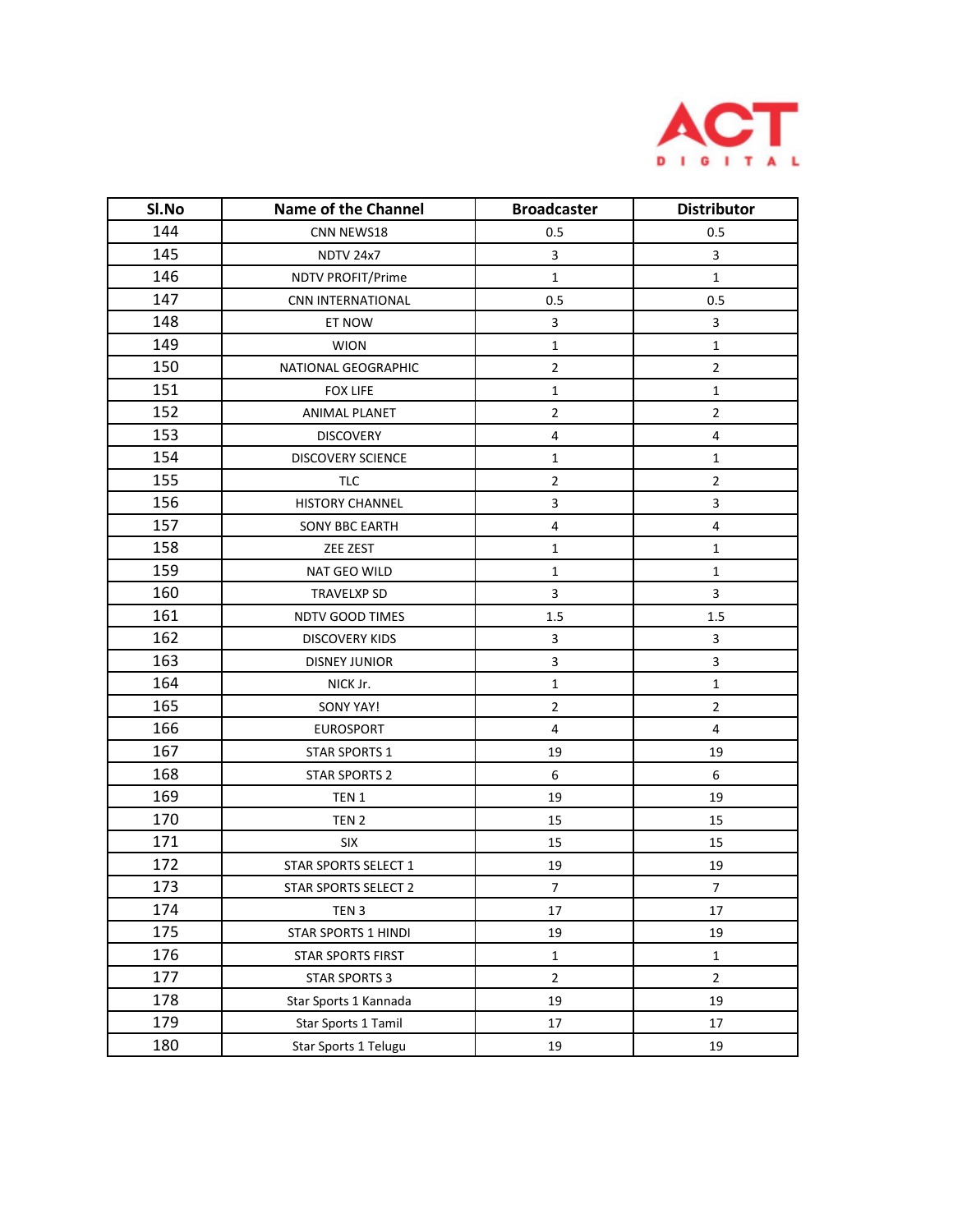

| SI.No | <b>Name of the Channel</b> | <b>Broadcaster</b> | <b>Distributor</b> |
|-------|----------------------------|--------------------|--------------------|
| 181   | <b>COLORS BANGLA</b>       | $\overline{7}$     | $\overline{7}$     |
| 182   | STAR JALSA                 | 19                 | 19                 |
| 183   | <b>ZEE BANGLA</b>          | 19                 | 19                 |
| 184   | <b>SONY AATH</b>           | $\overline{4}$     | 4                  |
| 185   | <b>JALSA MOVIES</b>        | 6                  | 6                  |
| 186   | <b>COLORS MARATHI</b>      | 10                 | 10                 |
| 187   | Sony Marathi               | 4                  | 4                  |
| 188   | <b>ZEE MARATHI</b>         | 19                 | 19                 |
| 189   | NEWS18 LOKMAT              | 0.25               | 0.25               |
| 190   | News18 PUNJAB/HARYANA/ HP  | 0.25               | 0.25               |
| 191   | NEWS18 URDU                | 0.25               | 0.25               |
| 192   | ZEE SALAAM                 | 0.1                | 0.1                |
| 193   | News18 ASSAM/NE            | 0.25               | 0.25               |
| 194   | <b>COLORS GUJARATI</b>     | 5                  | 5                  |
| 195   | ZEE 24 KALAK               | 0.1                | 0.1                |
| 196   | <b>BIG GANGA</b>           | 0.5                | 0.5                |
| 197   | <b>DISCOVERY HD</b>        | 6                  | 6                  |
| 198   | TLC HD                     | 3                  | 3                  |
| 199   | NGC HD                     | 10                 | 10                 |
| 200   | <b>BBC EARTH HD</b>        | 10                 | 10                 |
| 201   | NG WILD HD                 | $\mathsf S$        | 5                  |
| 202   | ANIMAL PLANET HD           | $\mathsf 3$        | 3                  |
| 203   | FOX LIFE HD                | $\mathbf 1$        | $\mathbf 1$        |
| 204   | LIVING FOODZ HD            | 10                 | 10                 |
| 205   | HISTORY TV 18 HD           | $\overline{7}$     | 7                  |
| 206   | TRAVELXP HD                | 9                  | 9                  |
| 207   | ZEE ZEST HD                | 10                 | 10                 |
| 208   | STAR SPORTS 1 HD           | 19                 | 19                 |
| 209   | STAR SPORTS 2 HD           | 19                 | 19                 |
| 210   | SS SELECT 1 HD             | 19                 | 19                 |
| 211   | SS SELECT 2 HD             | 10                 | 10                 |
| 212   | SONY SIX HD                | 19                 | 19                 |
| 213   | SONY TEN 1 HD              | 19                 | 19                 |
| 214   | SONY TEN 2 HD              | 17                 | 17                 |
| 215   | SONY TEN 3 HD              | 17                 | 17                 |
| 216   | STAR SPORTS HINDI 1 HD     | 19                 | 19                 |
| 217   | COMEDY CENTRAL HD          | 9                  | 9                  |
| 218   | <b>COLORS INFINITY HD</b>  | 9                  | 9                  |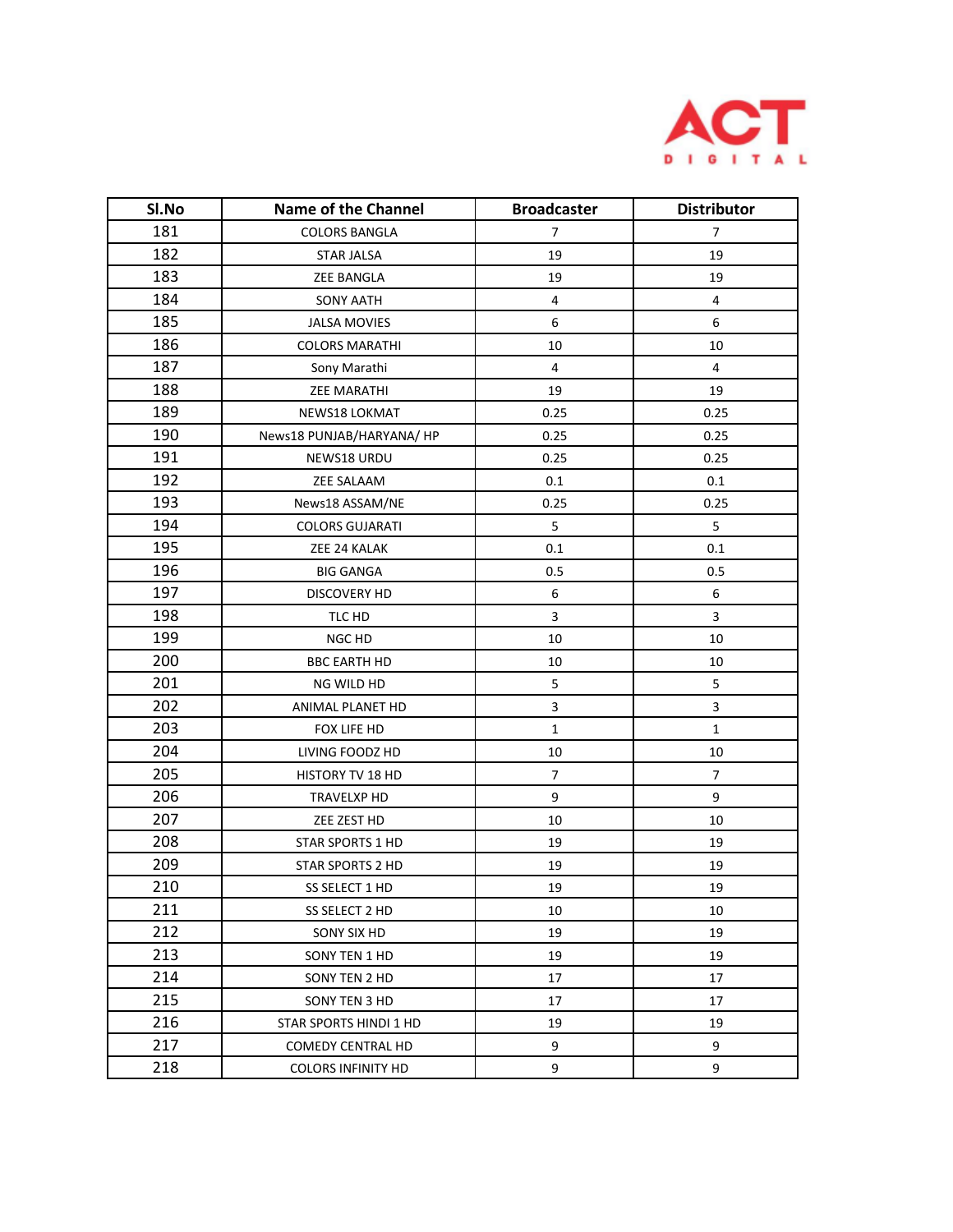

| SI.No | <b>Name of the Channel</b> | <b>Broadcaster</b> | <b>Distributor</b> |
|-------|----------------------------|--------------------|--------------------|
| 219   | ZEE CAFÉ HD                | 19                 | 19                 |
| 220   | STAR WORLD HD              | 9                  | 9                  |
| 221   | STAR WORLD PREMIERE HD     | 9                  | 9                  |
| 222   | DISNEY INTERNATIONAL HD    | 12                 | 12                 |
| 223   | ID HD                      | $\overline{2}$     | $\overline{2}$     |
| 224   | STAR PLUS HD               | 19                 | 19                 |
| 225   | <b>COLORS HD</b>           | 19                 | 19                 |
| 226   | ZEE TV HD                  | 19                 | 19                 |
| 227   | STAR BHARAT HD             | 19                 | 19                 |
| 228   | SAB HD                     | 19                 | 19                 |
| 229   | SONY HD                    | 19                 | 19                 |
| 230   | & TV HD                    | 19                 | 19                 |
| 231   | COLORS KANNADA HD          | 19                 | 19                 |
| 232   | <b>STAR SUVARNA HD</b>     | 19                 | 19                 |
| 233   | Zee Kannada HD             | 19                 | 19                 |
| 234   | Udaya TV HD                | 19                 | 19                 |
| 235   | ZEE PICHHAR HD             | 12                 | 12                 |
| 236   | <b>ASIANET HD</b>          | 19                 | 19                 |
| 237   | Zee Keralam HD             | 8                  | 8                  |
| 238   | Surya TV HD                | 19                 | 19                 |
| 239   | JAYA TV HD                 | 6                  | 6                  |
| 240   | STAR VIJAY HD              | 19                 | 19                 |
| 241   | SUN TV HD                  | 19                 | 19                 |
| 242   | Zee Tamil HD               | 19                 | 19                 |
| 243   | Colors Tamil HD            | $\overline{7}$     | 7                  |
| 244   | ZEE THIRAI HD              | 12                 | 12                 |
| 245   | STAR MAA HD                | 19                 | 19                 |
| 246   | Zee Telugu HD              | 19                 | 19                 |
| 247   | <b>GEMINI TV HD</b>        | 19                 | 19                 |
| 248   | ETV HD                     | 19                 | 19                 |
| 249   | <b>ETV Plus HD</b>         | 9                  | 9                  |
| 250   | <b>COLORS BANGLA HD</b>    | 14                 | 14                 |
| 251   | STAR JALSHA HD             | 19                 | 19                 |
| 252   | <b>MOVIES NOW HD</b>       | 12                 | 12                 |
| 253   | MN+ HD                     | 10                 | 10                 |
| 254   | <b>STAR MOVIES HD</b>      | 19                 | 19                 |
| 255   | MNX HD                     | 9                  | 9                  |